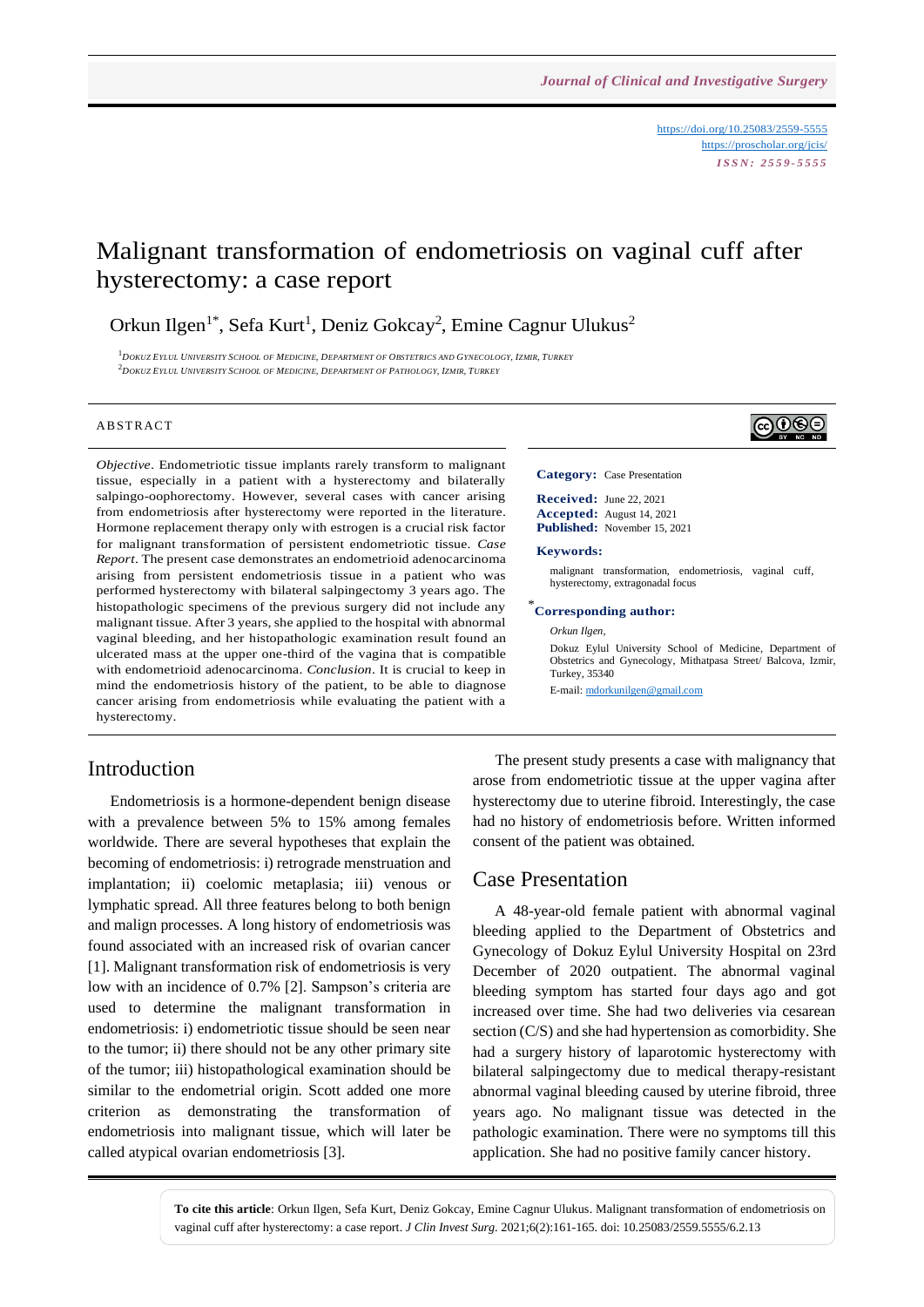Her vital signs were stable and she was conscious on her physical examination. Cardio-respiratory and abdominal examination was detected as normal. On vaginal examination, approximately 3x2 cm diameter, an ulcerated mass was visualized at the upper one-third of the vagina (Figure 1). On ultrasonography (USG), 3x2x2 cm diameter mass was detected at the same localization and bilaterally ovaries seemed normal and no other pelvic pathology was determined. A biopsy was taken from the ulcerated lesion. The patient was discharged on the same day. However, pathology result was compatible with endometrioid adenocarcinoma. Laboratory findings including complete blood count (CBC), coagulation profile, liver, renal function tests, and electrolyte levels were found in normal ranges. Although the cancer antigen 125 (CA-125) level was determined in normal ranges with the level of 20.3 IU/mL, the cancer antigen 19-9 (CA-19- 9) level was found increased with the level of 78.80 IU/mL. The patient was scanned by positron emission tomographycomputed tomography (PET-CT) in terms of whether there was any other suspicious lesion in the whole body. No other suspicious lesion was detected in PET-CT scanning except an increased F-18 FDG (SUVmax=7.5) uptake in a 3x2x2 cm diameter mass at the level of vaginal cuff (Figure 2). FDG uptake of bilateral ovaries was detected in physiologic ranges.



**Figure 1**. Ulcerated tumoral mass at the upper onethird of the vagina in gynecological examination

Laparotomy was performed on the patient. Bilaterally ovaries were considered normal. First, a pre-operative peritoneal washing fluid sample was collected. After that, bilaterally ovaries were removed followed by infracolic omentectomy. Subsequently, the bladder and rectum were separated from vaginal walls with sharp and blunt dissections. Afterwards, the upper one-third of the vagina with tumor and the parametria were removed. There was no perioperative or postoperative complication. The patient was discharged from the hospital with well-being on the post-operative 3rd day. Well-differentiated endometrioid adenocarcinoma was determined at the final pathologic specimen including atypical cells forming solid glands.



**Figure 2** (a, b). Tumoral mass at the upper vagina in PET-CT

A pleomorphic nucleus and increased nucleus to cytoplasm ratio were observed in the histopathologic examination. Moreover, multiple endometriosis focuses were observed in neighbor to tumoral tissue (Figure 3).



**Figure 3**. Endometrial tissue fragment containing cytologically benign endometrioid type glands is seen on the right side of the figure. Adenocarcinoma is on the left (H&E, original magnification x10).

This finding also fits in one of Sampson's criteria. Cluster of differentiation 10 (CD10), estrogen receptor (ER), and progesterone receptor (PR) positivity was detected in the specimen by immunochemistry. Besides, paired box gene 8 (PAX8), vimentin positivity and decreased phosphatase and tensin homolog (PTEN) gene expression were determined. On the other hand, p16 immunostaining was negative in the specimen. No malignant tissue was observed in bilaterally ovaries and omentum by histopathologic examination. Endometriosis also was observed in the right ovary. There were no malignant cells in the peritoneal washing fluid.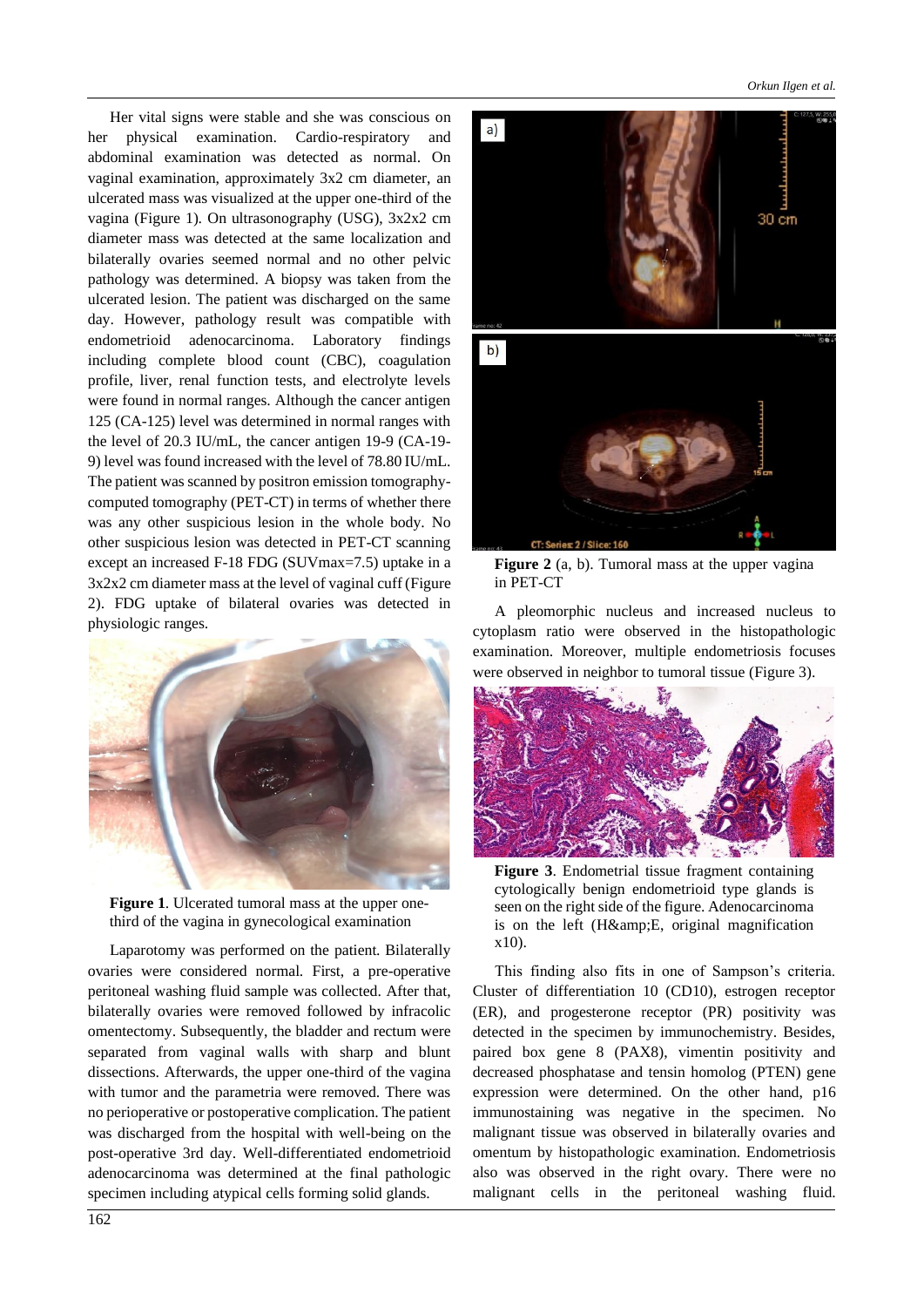Radiotherapy and 6 cycles of carboplatin and paclitaxel chemotherapy every 3 weeks were planned to perform on the patient. Her follow-up in the gynecologic oncology clinic was scheduled.

#### Discussion

Functional endometrial tissue outside the uterine cavity is called endometriosis. It is a very common disorder among females with an incidence of 7% [4]. The disease frequently is seen in pelvic organs including ovaries, the pouch of Douglas, broad ligament, etc. Ovaries are the most frequently involved organ in endometriosis. Besides, endometriosis was determined in any other organs in the abdomen even in the thorax [5]. Transformation of endometriosis into malignant tissue is rare. Atypical cells in endometriotic tissue without a neoplasm are detected in 2% of the patients. Moreover, neoplasm risk arising from endometriotic tissue is approximately 0.7% [6]. Older age, increased duration of endometriosis, longer exposure to the abnormal inflammatory process and genetic predisposition are the defined risk factors for malignant transformation of endometriosis. Endometrioid and clear cell adenocarcinoma is the most common type of cancers that are determined arose from the endometriotic focus. According to a study conducted by Pearce et al., threefold increased risk for clear cell carcinoma and twofold increased risk for endometrioid adenocarcinoma were found [7]. Moreover, in another study, it was found that ovarian cancer patients with endometriosis have a better prognosis than those without endometriosis [8]. In the present case, endometrioid adenocarcinoma was seen. Also, breast cancer and non-Hodgkin's lymphoma incidence was found increased in endometriosis patients according to several studies [9-11].

Ovary is the most common localization for developing cancer in endometriosis patients with an incidence of 75%. However, extragonadal malignancy in endometriosis was observed at other areas including the pouch of Douglas, colorectal region, bladder, and vagina [12]. In the present report, upper one-third of the vagina was involved by cancer cells arising from endometriosis. Hormone replacement therapy (HRT) with unopposed estrogen in postmenopausal patients was found associated with the increased risk of cancer development in endometriosis patients [13]. On the other hand, HRT with the estrogenprogesterone combination is the preferred regime that was also recommended by the European Menopause and Andropause Society (EMAS) in postmenopausal women with a history of endometriosis [14]. However, the present case did not use HRT as ovaries were protected at the previous surgery.

There were several cases in the literature regarding endometriosis-associated malignancy after hysterectomy and bilaterally salpingo-oophorectomy [15-17]. Management strategies for this sort of rare cases are controversial. Endometriosis-associated ovarian cancers are frequently low-grade, therefore, using chemotherapy in these cases is controversial. However, a study conducted by Davis et al. showed that the efficacy of chemotherapy is similar between serous papillary ovarian cancer and ovarian cancer arising from endometriosis  $[18]$ . R<sub>0</sub> resection followed by adjuvant chemotherapy is the recommended method for endometriosis-associated cancers as in usual standard ovarian cancer treatment. In a previous study, certain patients with disease confined to the pelvis was treated with radiotherapy  $\pm$  progestin therapy after the surgery and this method was found effective to control the disease with the 77% 5-year survival rates [19]. In the present case, both chemotherapy and radiotherapy were planned to perform on the patient in accordance with the literature.

# Highlights

- $\checkmark$  Endometrioid adenocarcinoma arising from endometriosis in a patient with a history of performed hysterectomy is a rare tumor worldwide.
- $\checkmark$  Prognosis and treatment protocols are not definite due to the lack of case numbers.

## **Conclusions**

Cancers arising from endometriosis are rare, however, it can be even seen at extragonadal places in patients who were performed hysterectomy under benign conditions. It is crucial to keep in mind the endometriosis history of the patient to diagnose cancer arising from endometriosis while evaluating the patient with a hysterectomy who applies to a gynecology clinic with abnormal vaginal bleeding and pelvic tumoral mass.

Accordingly, endometrioid adenocarcinoma arising from endometriosis can be diagnosed by suspicion and looking from a broad perspective in a patient with a history of prior hysterectomy and can be well treated with a multidisciplinary team including gynecologic oncologists and pathologists.

## Conflict of interest disclosure

There are no known conflicts of interest in the publication of this article. The manuscript was read and approved by all authors.

## Compliance with ethical standards

This report followed guidelines to be HIPAA compliant and permission was obtained from the patient to publish identifiable photographs. The study adhered to the tenets of the Declaration of Helsinki. Written informed consent was obtained from the patient for publication of this case report and any accompanying images.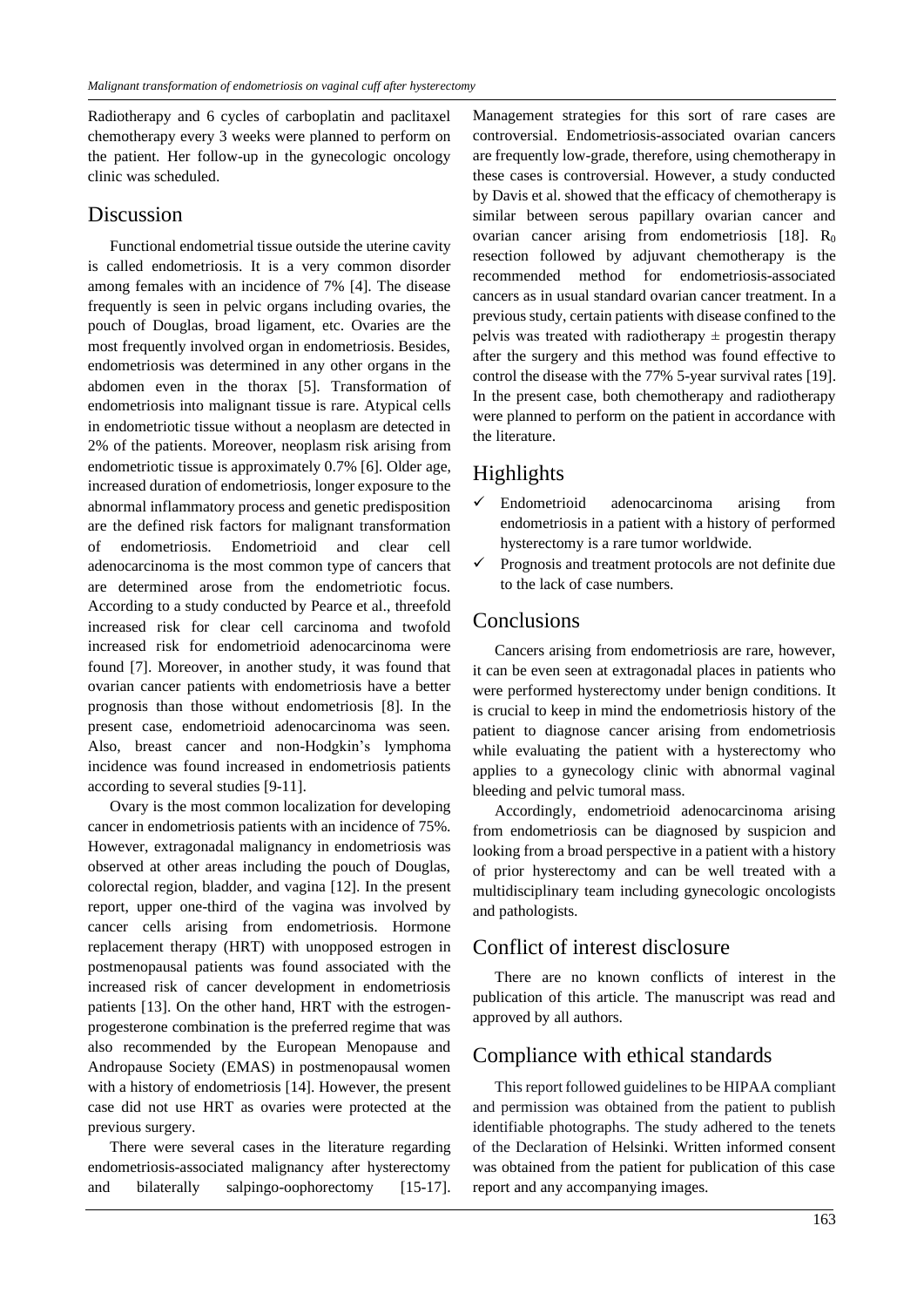#### Author Contributions Statement

OI: manuscript writing, data collection; SK: review of the manuscript, data collection; DG: manuscript writing; ECU: review of the manuscript, supervision.

#### References

- 1. Benoit L, Arnould L, Cheynel N, Diane B, Causeret S, Machado A, Collin F, Fraisse J, Cuisenier J. Malignant extraovarian endometriosis: a review. *Eur J Surg Oncol.* 2006;32(1):6-11. doi: 10.1016/j.ejso.2005.08.011
- 2. Nishida M, Watanabe K, Sato N, Ichikawa Y. Malignant transformation of ovarian endometriosis. *Gynecol Obstet Invest*. 2000;50 Suppl 1:18-25. doi: 10.1159/000052874
- 3. Dawson A, Fernandez ML, Anglesio M, Yong PJ, Carey MS. Endometriosis and endometriosisassociated cancers: new insights into the molecular mechanisms of ovarian cancer development. *Ecancermedicalscience*. 2018 Jan 25;12:803. doi: 10.3332/ecancer.2018.803
- 4. Parazzini F, Esposito G, Tozzi L, Noli S, Bianchi S. Epidemiology of endometriosis and its comorbidities. *Eur J Obstet Gynecol Reprod Biol*. 2017 Feb;209:3-7. doi: 10.1016/j.ejogrb.2016.04.021
- 5. Nezhat C, Lindheim SR, Backhus L, Vu M, Vang N, Nezhat A, Nezhat C. Thoracic Endometriosis Syndrome: A Review of Diagnosis and Management. *JSLS*. 2019 Jul-Sep;23(3):e2019.00029. doi: 10.4293/JSLS.2019.00029
- 6. Kajiyama H, Suzuki S, Yoshihara M, Tamauchi S, Yoshikawa N, Niimi K, Shibata K, Kikkawa F. Endometriosis and cancer. *Free Radic Biol Med*. 2019 Mar;133:186-192.

doi: 10.1016/j.freeradbiomed.2018.12.015

7. Pearce CL, Templeman C, Rossing MA, Lee A, Near AM, Webb PM, Nagle CM, Doherty JA, Cushing-Haugen KL, Wicklund KG, Chang-Claude J, Hein R, Lurie G, Wilkens LR, Carney ME, Goodman MT, Moysich K, Kjaer SK, Hogdall E, Jensen A, Goode EL, Fridley BL, Larson MC, Schildkraut JM, Palmieri RT, Cramer DW, Terry KL, Vitonis AF, Titus LJ, Ziogas A, Brewster W, Anton-Culver H, Gentry-Maharaj A, Ramus SJ, Anderson AR, Brueggmann D, Fasching PA, Gayther SA, Huntsman DG, Menon U, Ness RB, Pike MC, Risch H, Wu AH, Berchuck A; Ovarian Cancer Association Consortium. Association between endometriosis and risk of histological subtypes of ovarian cancer: a pooled analysis of case-control studies. *Lancet Oncol*. 2012 Apr;13(4):385-94. doi: 10.1016/S1470-2045(11)70404-1

- 8. Hermens M, van Altena AM, van der Aa M, Bulten J, van Vliet HAAM, Siebers AG, Bekkers RLM. Ovarian cancer prognosis in women with endometriosis: a retrospective nationwide cohort study of 32,419 women. *Am J Obstet Gynecol*. 2021;224(3):284.e1- 284.e10. doi: 10.1016/j.ajog.2020.08.056
- 9. Matalliotakis M, Pontikaki A, Patelarou AE, Zervoudis S, Arici A. Association of non-Hodgkin's lymphoma with advanced endometriosis. *J BUON*. 2017 Nov-Dec;22(6):1603-1604.
- 10. van Oers H, Schlebusch L. Indicators of psychological distress and body image disorders in female patients with breast cancer. *J Mind Med Sci*. 2020;7(2):179-187. doi: 10.22543/7674.72.P179187
- 11. Andrei CA, Scăunașu RV, Simionescu AA, Burcoș T, Lupușoru MD, Lica G. The incidence of haemorrhagic and thrombo-embolic events after breast cancer surgery in patients treated with pharmacological thromboprophylaxis. *J Clin Invest Surg*. 2019;4(1):10-18. doi: 10.25083/2559.5555/4.1/10.18
- 12. Brooks JJ, Wheeler JE. Malignancy arising in extragonadal endometriosis: a case report and summary of the world literature. *Cancer*. 1977 Dec;40(6):3065- 73. doi: 10.1002/1097-0142(197712)40:6<3065::aidcncr2820400645>3.0.co;2-3
- 13. Modesitt SC, Tortolero-Luna G, Robinson JB, Gershenson DM, Wolf JK. Ovarian and extraovarian endometriosis-associated cancer. *Obstet Gynecol*. 2002 Oct;100(4):788-95. doi: 10.1016/s0029- 7844(02)02149-x
- 14. Moen MH, Rees M, Brincat M, Erel T, Gambacciani M, Lambrinoudaki I, Schenck-Gustafsson K, Tremollieres F, Vujovic S, Rozenberg S; European Menopause and Andropause Society. EMAS position statement: Managing the menopause in women with a past history of endometriosis. *Maturitas*. 2010 Sep;67(1):94-7. doi: 10.1016/j.maturitas.2010.04.018
- 15. Bawazeer NA, Al-Jifree HM, Gari AM. Malignant transformation of persistent endometriosis after hysterectomy. *Saudi Med J*. 2014 Nov;35(11):1390-2. PMID: 25399218; PMCID: PMC4362133.
- 16.Sarah Sghaier, Montassar Ghalleb, Hanen Bouaziz, Molka Chemlali, Monia Hechiche, Maher Slimane, Khaled Rahal. Sentinel lymphnode for edometrial cancer: where are we? *J Clin Invest Surg*. 2020;5(1):1- 8. doi: 10.25083/2559.5555/5.1/1.8
- 17.Pană M, Sima RM, Bălălău OD, Stănescu AD, Pleş L, Poenaru MO. The quality of sexual life after vaginal surgical interventions. *J Mind Med Sci*. 2020;7(2):201- 205. doi: 10.22543/7674.72.P201205
- 18. Davis M, Rauh-Hain JA, Andrade C, Boruta DM 2nd, Schorge JO, Horowitz NS, May T, del Carmen MG.